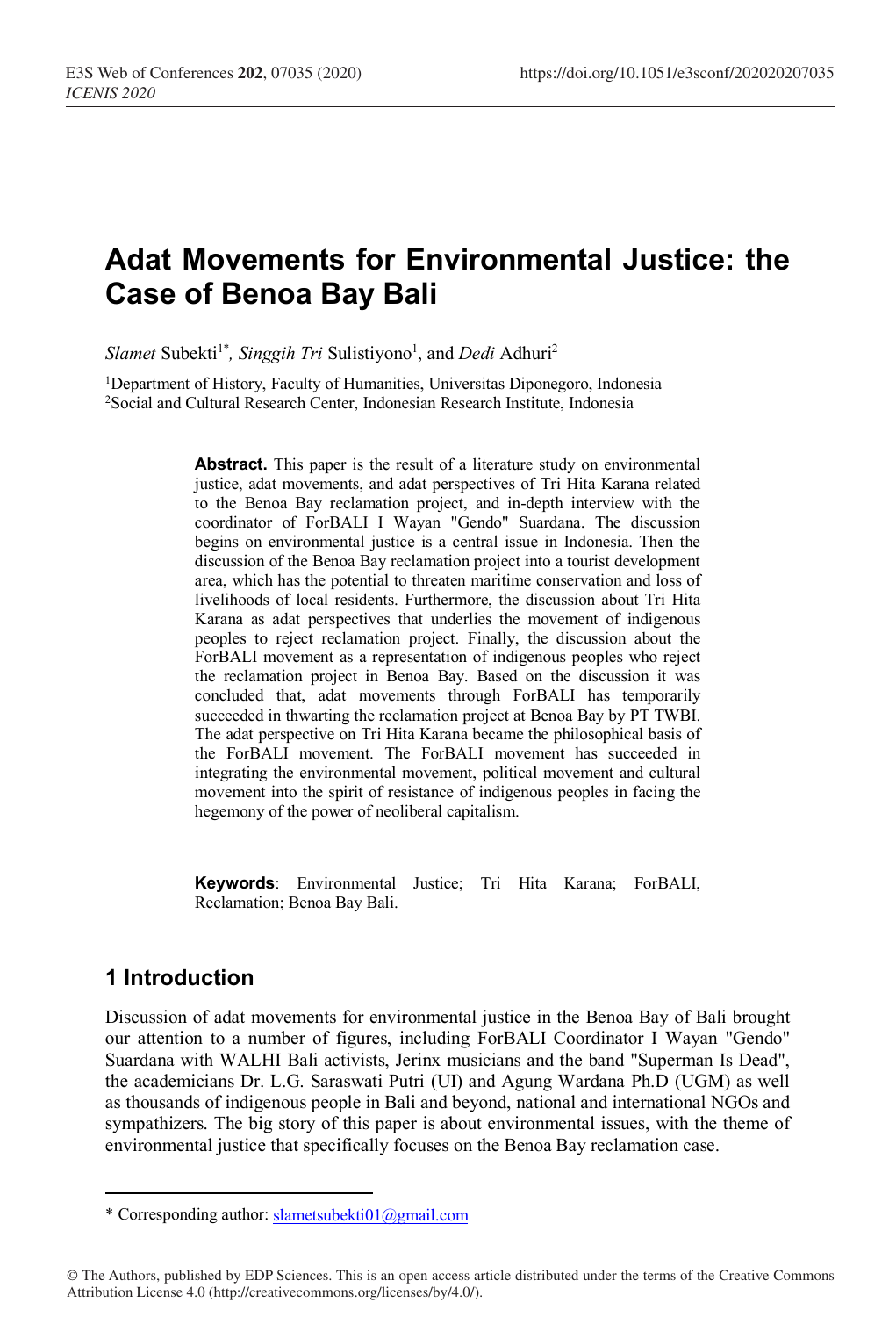This environmental issue is relevant because Indonesia is currently still in an ecological emergency. This is indicated by the domination of the land and sea area of Indonesia which is still dominated by extractive industry interests. This domination of spatial control and bad environmental management practices has left Indonesia in an ecological emergency [1].

This fact of ecological emergency can be seen from (1) the quantity of ecological disasters that are still high; (2) the high quantity of natural resource conflicts that are not followed by good conflict resolution policies; (3) pollution conditions in watersheds and water sources that are getting worse and worse; (4) coastal and small island management policies that still favor investment interests, a concrete example can be seen from the reclamation policy; and (5) the condition of law enforcement which still shows its partiality to investors and tends to scapegoat the people.

While for regulatory policy, the issuance of good legal regulations is derived in the form of ambiguous technical regulations. State actors still carry out a double-faced policy, on the one hand populistly declaring its alignments to the people, but in its implementation it is still dominant in favor of investment interests. As for the corporation, it still maintains the expansive and greedy nature, in which several state policies that favor ecological justice are opposed by various systematic efforts, both through legal channels; carrying out massive political intervention through parliament; and piggybacking on state policy to save its interests. On the other hand, the people are slowly becoming aware of their constitutional rights and are using them to cloud policies that neglect environmental and human rights aspects.

The discussion of this paper begins with the issue of environmental justice being a central issue in Indonesia. This issue involves the state, corporate, and society as actors. In the case of the Benoa Bay reclamation plan, the contestation took place between the indigenous community and the investors of PT TWBI facilitated by regulation by the government. The discussion concludes with the actions of the adat movement based on the philosophy of Tri Hita Karana dealing with the hegemonic power of neoliberal capitalism.

#### **2 Central issue on Environmental Justice**

In connection with these environmental issues, the theme of environmental justice needs urgent attention. Environmental justice as a right to obtain intergenerational justice that pays attention to the principles of gender justice, the principle of people's safety, sustainability of natural services and protection of people's productivity. In principle, all generations, both now and in the future, men and women have the right to be saved from the threat of impact and crisis, as well as the destruction of the environment and the sources of people's lives. Thus, environmental justice is a struggle towards the balance of nature and humans without mastery for intra and intergenerational interests [2].

The key question in the context of environmental justice is who are the actors of environmental destruction? According to WALHI's analysis, the highest environmental destruction actors are corporations, especially those who invest in the mining and plantation sectors. The second actor is the government and the third actor is a combination of corporation and government, and the last actor is from the community. These findings further strengthen civil society to continue to urge corporate responsibility for environmental crimes that have been committed. Field data shows the collaboration of corporations and state officials that strengthens the previous analysis that environmental problems cannot be separated from the attachment or consolidation that is increasingly strengthened between the interests of capital and power (the economic and political ropes of power). Whereas the community as an actor is found in unconventional mines with a high level of risk, and the omission process carried out by the government without providing alternative sources of livelihood. This fact also breaks the assumption or stigma that the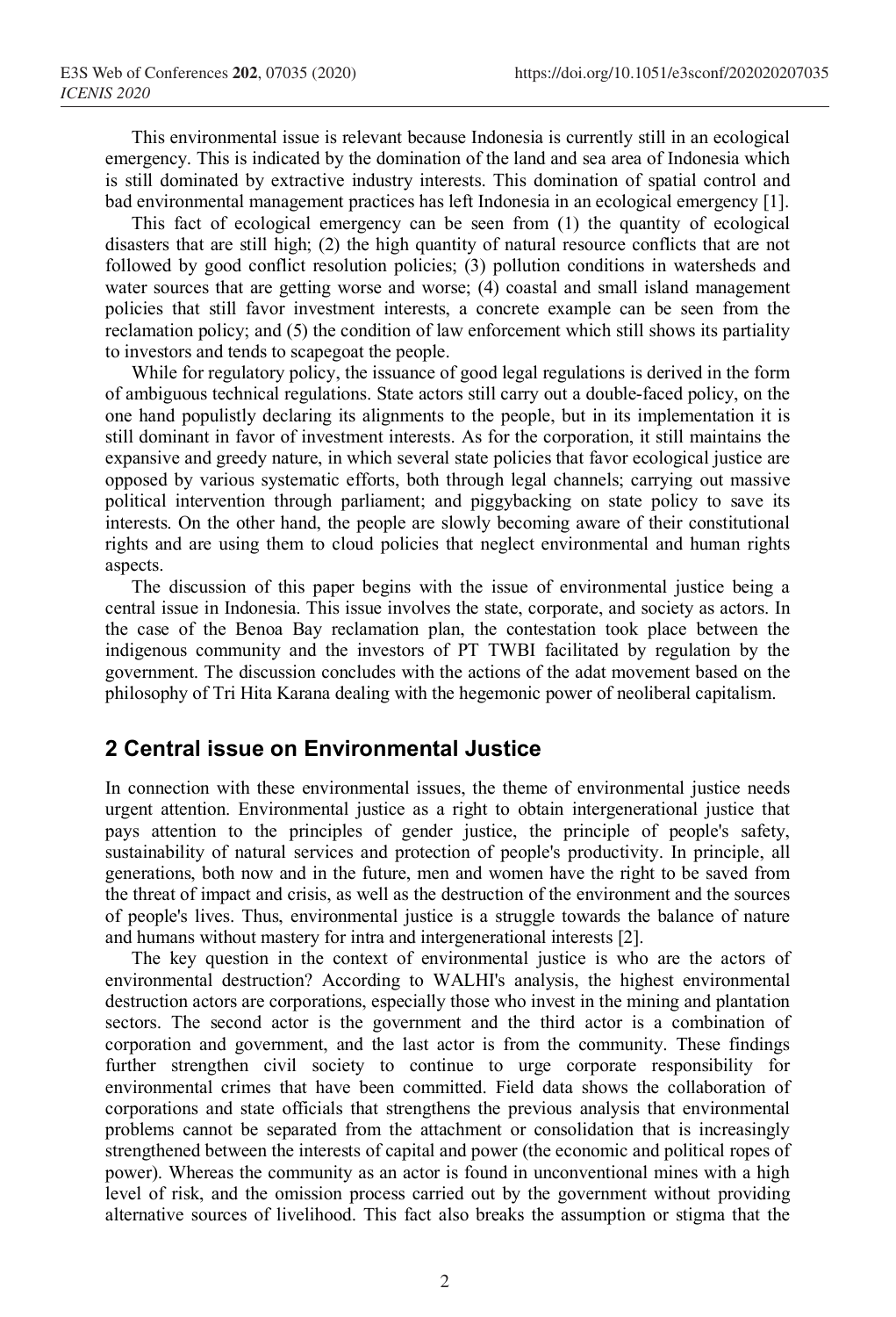actors of environmental destruction are the poor, and poverty is the cause of environmental damage (WALHI, 2013), please referee Table 1 about the details.

| <b>Environmental Problems</b> | <b>Evidences</b>                                          |  |
|-------------------------------|-----------------------------------------------------------|--|
| Deforestation                 | As many as 20% of the total 130,000 hectares of           |  |
|                               | forests in Bali suffered critical damage. Meanwhile,      |  |
|                               | land clearing and illegal logging continue.               |  |
| Flora and fauna               | Noted 41 plant species and 47 animal species in Bali      |  |
|                               | range from extinction.                                    |  |
| Land degradation              | Nearly 20% of Bali's land has eroded on a heavy<br>scale. |  |
| Air pollution                 | Lead, nitrous oxide and CO materials in urban areas       |  |
|                               | are at a level not safe for public health.                |  |
| Sea water pollution           | The content of ammonia, lead, and other heavy             |  |
|                               | materials in the Sanur, Kuta and Lovina Beach areas       |  |
|                               | is above the level of the seawater's reasonableness.      |  |
| River water pollution         | A number of rivers in the Badung and Buleleng areas       |  |
|                               | are polluted by E-coli and phosphate bacteria with        |  |
|                               | quite dangerous content.                                  |  |
| Garbage and waste             | One thousand tons of garbage / waste per day and          |  |
|                               | 25% of it is non-organic waste.                           |  |
| Coral reefs                   | Noted 25% of coral reefs are in critical condition.       |  |
|                               | Only 35% were recorded in good condition.                 |  |
| Mangrove                      | Mangrove forest damage mostly occurs in tourist           |  |
|                               | areas, such as Sanur, Nusa Dua, and Serangan.             |  |

**Table 1.** A number of Environmental Damages in Bali

Source: Lewis & Lewis, 2009, p. 71

The target of the protests carried out by civil society which is mostly carried out by NGOs and the public is the government, this is related to various policies issued by the state management both at national and regional levels. The insistence on change is the main agenda that continues to be driven by community protests. This shows the relationship between policies issued by the state and environmental problems faced by the community. The policy actually becomes the legitimacy for corporations to conduct corruption with a "stamp" from the government through legislation, regulation and licensing.

The next target of protest is the corporation or company in the concession, which is the target of protests by residents. This shows that the people actually began to be "literate" with their rights and also began to understand the law, and began to understand the roots of the problems experienced, and find out who the actors and interests are. This cannot be separated from the work carried out by civil society to continuously carry out critical education to the community through organizing in the villages.

It is important to be aware of the latest developments in capitalism with its ability to transform itself to respond to crises and potential crises caused by internal contradictions, not least in this Neoliberal era. The environmental crisis and social problems caused by capitalism are quickly transformed into new opportunities for the expansion of capital accumulation in order to maintain its sustainability. As a result, capitalists emerged who presented themselves as human beings and saviors of the environment as a contemporary strategy to reduce social resistance. This strategy is at once to blur the dichotomy boundaries between charity and profit-making, as well as private and public, so that the operation of capitalism which has been limited to private arrows opens new maneuvering spaces on all lines of life (Wardana, 2017).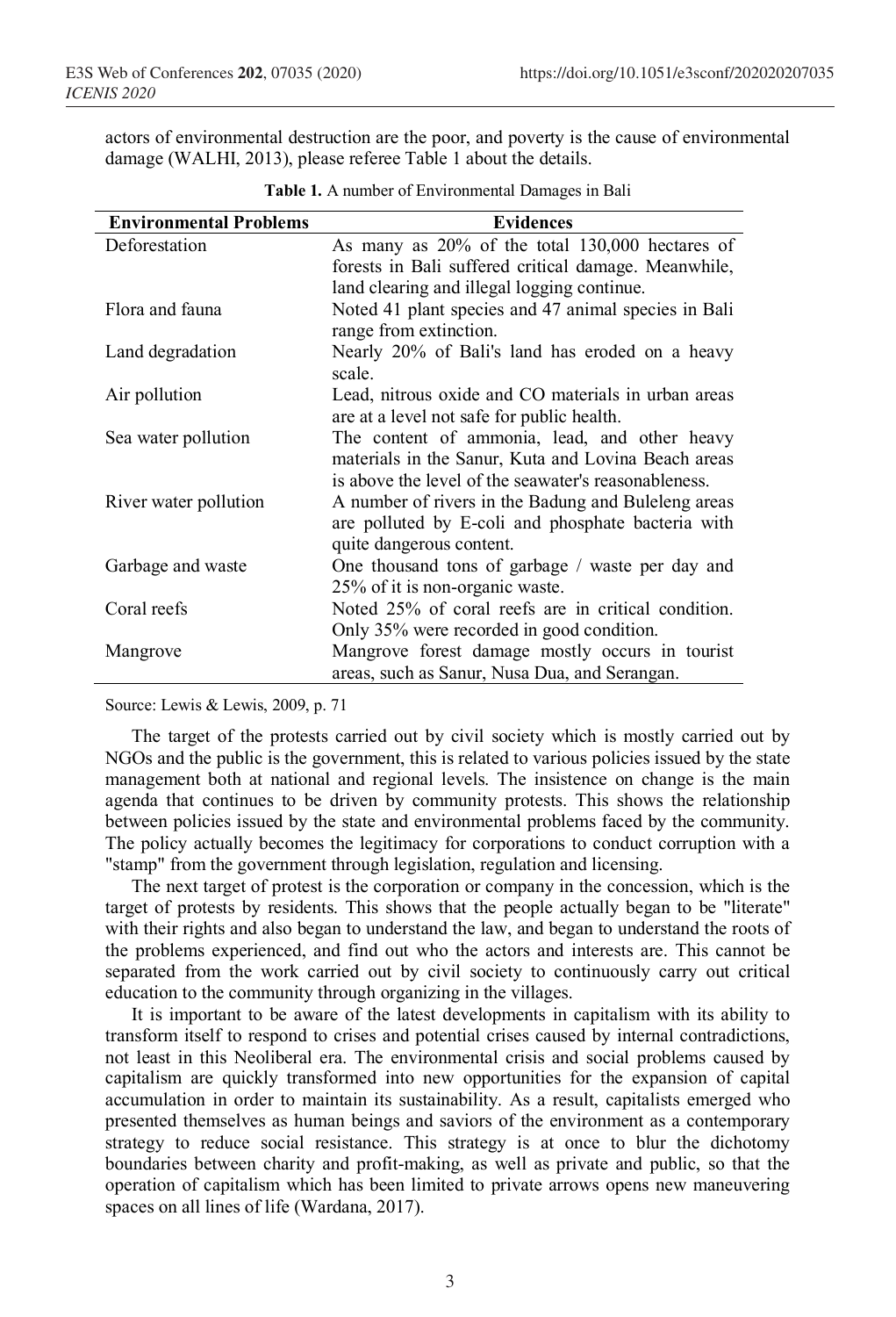## **3 Reclamation of Benoa Bay**

The Benoa Bay reclamation plan has been a complicated debate in Balinese society for the past seven years. How not, the plan to build resorts and other tourism facilities on 700 hectares of land is full of various polemics. The status of the Benoa Bay which is a conservation zone, the birth of a Governor's Decree, until the Presidential Regulation shows the interests that are not kidding. As for the debates that arose not only highlighted environmental issues, but also economic, social, to religious issues and the customs of the Balinese people.

Benoa Bay is administratively located in cross-regency / city waters namely Denpasar City and Badung Regency, included in three sub-districts namely South Denpasar, Kuta and South Kuta. The waters of the Gulf are surrounded by 12 villages / kelurahan, each with 6 villages / kelurahan in Denpasar City and Badung Regency. Benoa Bay is a tidal waters, located in the southern hemisphere of Bali. The waters of the Benoa Bay after the reclamation of Serangan Island are typologies of semi-closed bays because the bay mouth has narrowed to 75%. Theoretically, the area of Benoa Bay waters measured on the outermost side of the coastline is 1,988.1 ha, can be divided into 3 zones, namely zone 1 (zone with bay mouth line drawn from the harbor of Benoa Harbor and Tanjung Benoa) covering 1,668.3 ha, zone 2 (zone between Benoa Harbor and Serangan Island) covering 231.3 ha, and zone 3 (zone between Suwung Kangin and Serangan Island) covering 88.5 ha [3]

The phenomenon of environmental neoliberalisation and natural resources related to the development of the Benoa Bay watershed, Bali. Neoliberalisation is not only aimed at rearranging state, market and community relations. More than that, neoliberization also intends to change the relationship between humans and their environment. This process is an integrated part of the current system of capitalism to look for spatial fixes and environmental fixes in overcoming the production crisis [4, 5].

This search itself is carried out by (1) penetrating the paradigm of environmental preservation based on free-market environmentalism, a belief that environmental preservation can be done more effectively and efficiently through privatization and commercialization of the environment and natural resources; (2) the commodification of goods and services that were not commodities, for example the introduction of carbon trading mechanisms; (3) capitalization of disasters by making disasters, crises, or potential disasters a justification for intervention and capital accumulation; and (4) transformation of the role and function of the state in environmental governance (Castree 2008).

Thus, neoliberalism does not really mean to eliminate the role of the state, but it does require the transformation of the state as an arrangement and guarantor of the operation of the market while expanding it to cover all aspects of life [6].

Benoa Bay is a semi-enclosed waters area that lies on the southern peninsula of Bali. Because of its position among the golden tourism triangle of Bali (Nusa Dua, Kuta and Sanur), the Benoa Bay area is often the target of investments that want to take advantage of the geographical advantage. Under the New Order regime, the era in which Bali became the "Jakarta Colony" (Aditjondro 1995), there were at least two investments that wanted to develop exclusive tourism in the Benoa Bay, namely PT Bali Turtle Island Development (BTID) and PT Bali Benoa Marina (BBM).

Both companies are owned by Suharto's relatives who are familiarly called the Cendana Family. PT BTID is a consortium company led by Bimantara Group owned by Suharto's son, Bambang Trihatmodjo, a Gajah Tunggal group owned by his sister, Siti Hardiyanti Rukmana, and PT Pembangunan Kartika Udayana, owned by Kodam IX Udayana. While PT BBM is a joint venture between Hampuus Group owned by another Suharto son,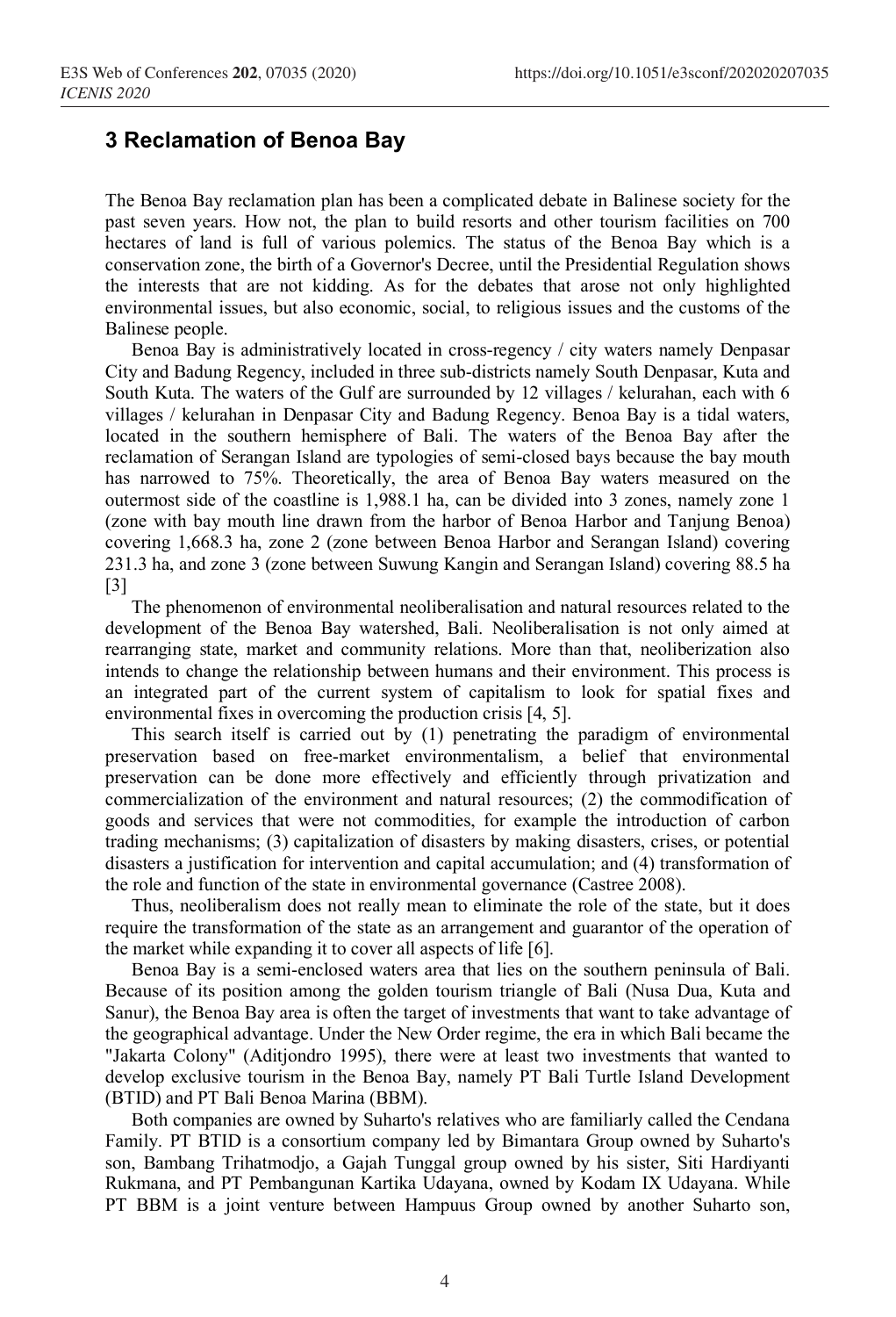Hutomo Mandala Putra (Tommy Soeharto), with PT Mandira Erajasa Wahana Transportation Aerowisata, one of the divisions of Garuda Indonesia [7, 8].

The case of the Benoa Bay reclamation plan has become a culmination of various environmental problems in Bali due to tourism development in at least the last five years. Bali's environmental problems due to tourism activities do not only cover water areas. In 2007, the Center for Environmental Studies at Udayana University elaborated data on Bali's environmental damage that included a number of habitats and ecosystems.

#### **4 Perspectives: Tri Hita Karana**

The strong influence of Hinduism and spiritual aspects in Balinese society also influenced the expansion of the involvement of indigenous peoples in the "Bali Reject Reclamation" movement. From an indigenous perspective, the Benoa Bay reclamation plan is considered to be in conflict with the Tri Hita Karana principle that has been upheld by the Hindu community in Bali. This principle represents the harmonious relationship between humans and humans (Pawongan), humans and God (Parahyangan), and humans and nature (Palemahan).

Regarding this principle, the contradiction of the Palemahan principle is most clearly seen. However, other than that, the Benoa Bay reclamation plan is considered to be able to damage relations between the Balinese people (Peradah, 2014). This began to be demonstrated along with the conflict between the pros and cons of reclamation groups so that the culture of *ngayah* and *mebanjar* could be disrupted [8].

Meanwhile, the Parahyangan relationship also has the potential to erode given that most Hindu rituals relate to the sea and beaches, such as the Melasti and Ngaben ceremonies. The reclamation is considered to reduce the ritual land. In addition, the construction of a number of accommodation facilities implies the privatization of nature which is not impossible to reduce the social and cultural rights of the community. The use of cultural symbols in the pro-reclamation group's arguments is not necessarily accepted by the Balinese people.

The principle that was coined since 1966 is not only seen from the physical aspect alone, but is a principle of macro interrelation between humans, Sang Hyang Jagat Karana (God), and Bhuana (nature). This principle should be reflected in the culture and way of life of the Balinese people, which is not only demonstrated through the visible aspect. The importance of nature in the philosophy of Balinese Hindu society shows that there is a belief in Rta (Natural Law) as a buffer of the world that must be obeyed [9].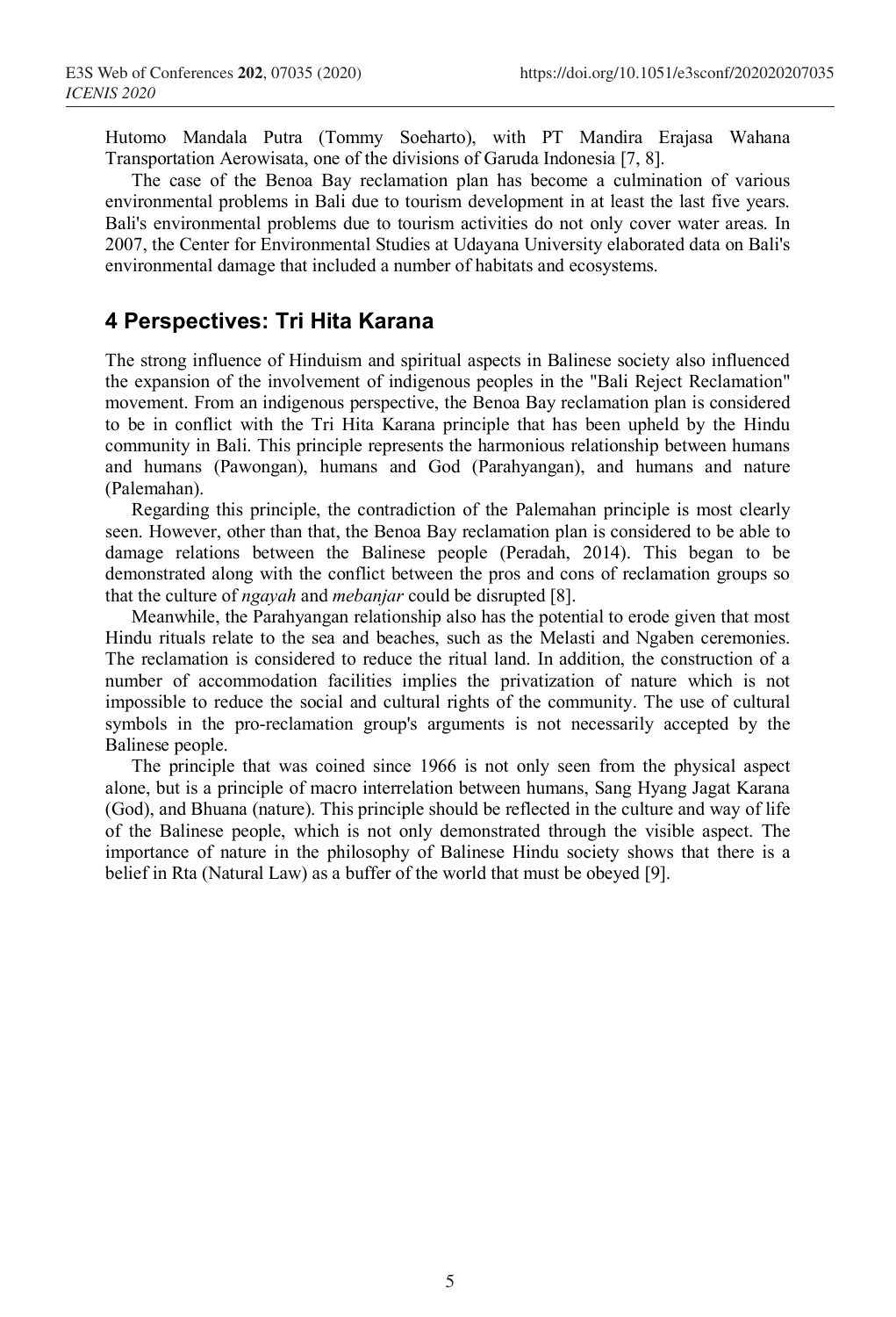|                | <b>Pro Reclamation</b>                                                                                                                                                     | <b>Counter Reclamation</b>                                                                                                                                                                                                                           |
|----------------|----------------------------------------------------------------------------------------------------------------------------------------------------------------------------|------------------------------------------------------------------------------------------------------------------------------------------------------------------------------------------------------------------------------------------------------|
| Socio-cultural | Creating a new icon of<br>1.<br>Bali tourism<br>Preserving Balinese<br>2.<br>culture                                                                                       | 1. Replacing Tanah Lot, Uluwatu<br>Temple and Besakih Temple as<br>Bali's tourism icons<br>2. Threatens the existence of a<br>holy place for Hindus in Bali                                                                                          |
| Economical     | Creating jobs<br>Ι.<br>Increasing Bali's land area<br>$2_{-}$                                                                                                              | 1. Eliminating the work of<br>fishermen and local tourism<br>businesses<br>2. Dredging the Sawangan Beach<br>and Benoa Bay land as<br>reclamation material                                                                                           |
| Ecological     | Revitalization<br>$2_{-}$<br>Save the Benoa Bay<br>mangrove forest<br>Save the environment<br>$3_{-}$<br>Tsunami disaster<br>$4_{\cdot}$<br>anticipation and<br>mitigation | 1. Reclamation or dredging the<br>sea<br>2. Clearing the largest mangrove<br>forest in Bali<br>3. Aggravate abrasion on the<br>surrounding beach<br>4. Tsunami disaster anticipation<br>and mitigation should be<br>centered in the hills, not bays. |

**Table2.** Pros and cons in the Benoa Bay Reclamation Plan

Source: Summarized based on the official Twitter account @ForBALI

In the case of Benoa Bay, the Balinese are actually confronted with a strong religious and cultural philosophy of having a "black" and "white" side. In this regard, the philosophy of "Rwa Bhineda" is reflected in the "Bali Reject Reclamation" debate. Rwa Bhineda is an attitude that believes in the existence of a world balance created by the bad and good sides of oneself and human life. By some, this causal debate is considered to have the potential to cause horizontal conflict. However, the debate between the "black" and "white" side of the Benoa Bay reclamation plan has also finally aroused some Balinese people to begin to behave and think critically about its natural sustainability as shown in Table 2.

#### **5 Adat Movement in Bali**

ForBALI is the engine of the adat movements "Bali Tolak Reklamasi". ForBALI was initiated by people from various walks of life, ranging from environmental activists, musicians, to journalists who continue to develop involving various elements of Balinese society, both in Bali and outside Bali, and other people who care about Bali. Challenges in the form of rival regulations and intimidation actually make the knot movement increasingly tightened its ranks. In addition, the use of creative media, especially music, makes the "Bali Tolak Reklamasi" movement be able to be echoed cheerfully so that the flare of the movement becomes even brighter [8].

In the context of Balinese society, the involvement of various groups which is quite massive in "Bali Tolak Reklamasi" implies a separate phenomenon. Behind its beautiful face, Bali turns out to be a bit of an issue which then helps move those who care about the island. The focus of this discussion is "Bali Tolak Reklamasi" as a movement that has become a catalyst for the emergence of hidden problems in Bali and how the network of movements formed is able to present a response; not only from supporters of sympathetic movements, but also from those who are antipathy.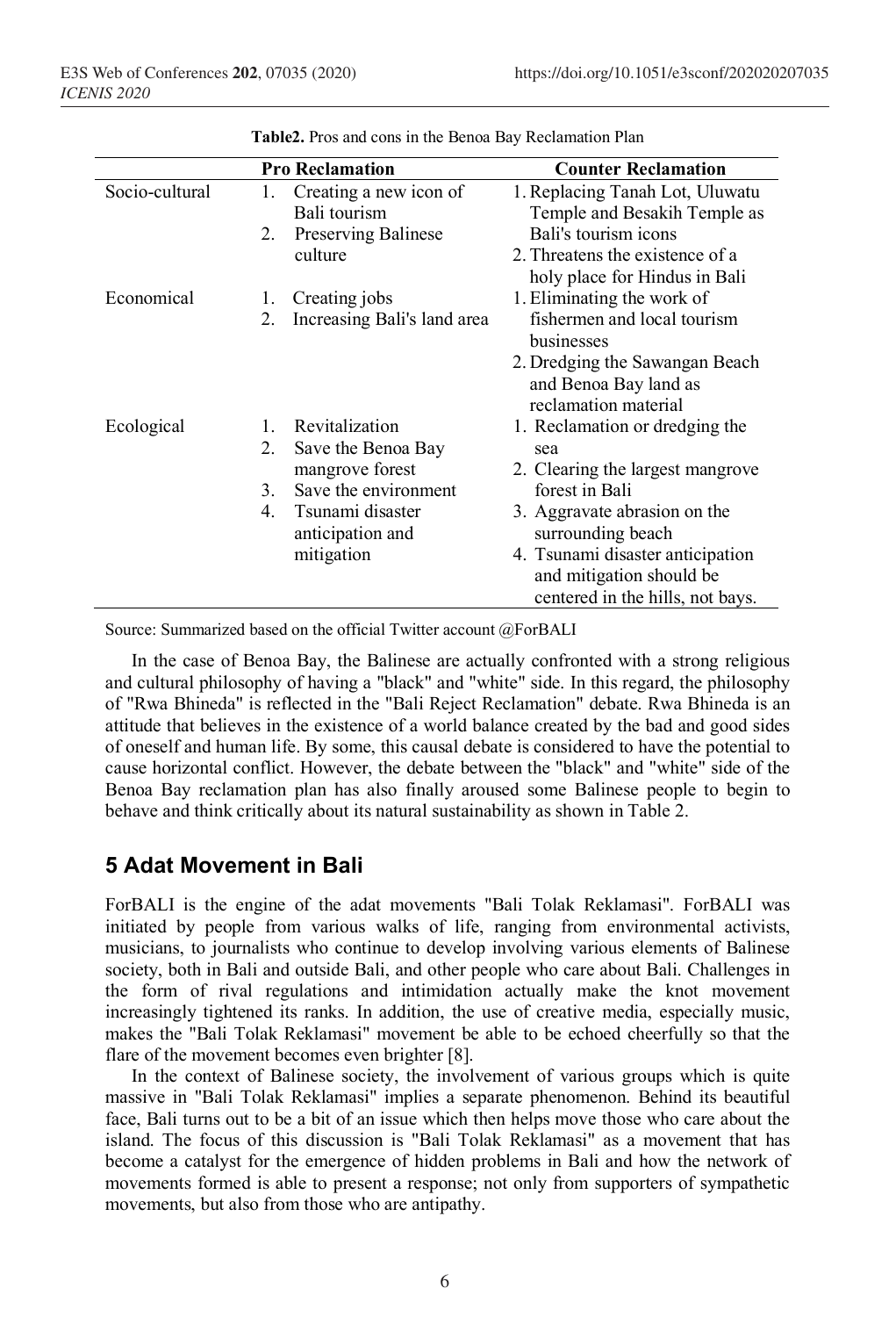The tone of the "Bali Tolak Reklamasi" movement is louder to be heard nationally and transnationally. Although the debate process continues to this day and the Benoa Bay reclamation project has not yet met a common ground for completion, the birth of the movement shows solidarity that knows no boundaries in a consistent period. This is certainly inseparable from several important factors that make "Bali Tolak Reklamasi" able to develop as a sizable social movement today [8].

According to Suardana, the ForBALI movement has been uniting environmental movements, citizen political movements; and the cultural movement became a movement to reject reclamation in Benoa Bay (Personal interview with I Wayan "Gendo" Suardana).

*First*, ForBALI was able to build people's participation, form a critical awareness of the people, so that the people's common sense said that the reclamation of Benoa Bay was bad. This was tested in 2014 through a community perception survey in Badung Regency. An interesting example is the question: "What is the most problematic in Badung?" The first sequence is security issues, the second is the lack of jobs. When asked their opinion about the reclamation of Benoa Bay which will build hotels and so on, so that it will absorb hundreds of thousands of workers, as PT TWBI claims in the AMDAL it is stated that it will absorb 180 thousand people, in the mass media it is said to absorb 200 thousand workers where 60% coming from outside Bali and 40% of the local population of Bali. Answer 80% of respondents said they rejected the reclamation project plan. This means that the level of public awareness is high, they need jobs but not by reclamation. In fact, so far the Balinese have been labeled very apathetic.

*Second*, ForBALI has pushed critical public awareness into political awareness. Presidential choice in 2014 most Balinese people hope that Jokowi has the courage of Jokowi to stop the reclamation project plan in Benoa Bay. The choice was based on consideration because Jokowi's track record was good when he was Mayor in Solo, and Governor in Jakarta.

*Third*, the ForBALI movement is an interesting phenomenon because for the first time an indigenous community movement has involved 39 indigenous villages with thousands of citizens, they criticize investments and then they refuse tourism investment. Previously, rejection of tourism development projects such as Bali Nirwana Resort (BNR) was only rejected by 1 traditional village; the construction of the 2012 Aqua factory was rejected by the Padangkerta traditional village, Karangasem; similarly Tahura was rejected by 1 traditional village.

*Fourth*, the ForBALI movement has encouraged the Parisada Hindu Dharma Indonesia (PHDI) institution, especially Paruman Sabha Pandita, which has decided that the Benoa Bay is a sacred area. PDHI has only made decisions twice, the first time, when the BNR case in Tanah Lot decided bisama (fatwa) about the sanctity of the temple: Pura village level sanctity radius 50 m, Dang Kahyangan purity radius of 2 km, and Sad Kahyangan like Besakih its purity radius 5 km. Whereas the second decision of PDHI, has determined the Benoa Bay as a sacred area (there are 70 Hindu holy areas).

In short, many changes have resulted from the ForBALI movement, including building environmental awareness among young people. They are able to think critically, and no longer underestimate the protest movement, so they involve themselves in simple actions such as cleaning up the environment, cleaning up the beach. So, the participation of young people is very high, thus the ForBALI movement is now dominated by young people.

## **6 Conclusion**

The conclusion we can note from the discussion about the adat movements for environmental justice in the Benoa Bay of Bali, *first* that ForBali was successful in temporarily thwarting the reclamation plan by PT TWBI. *Second*, the adat perspective on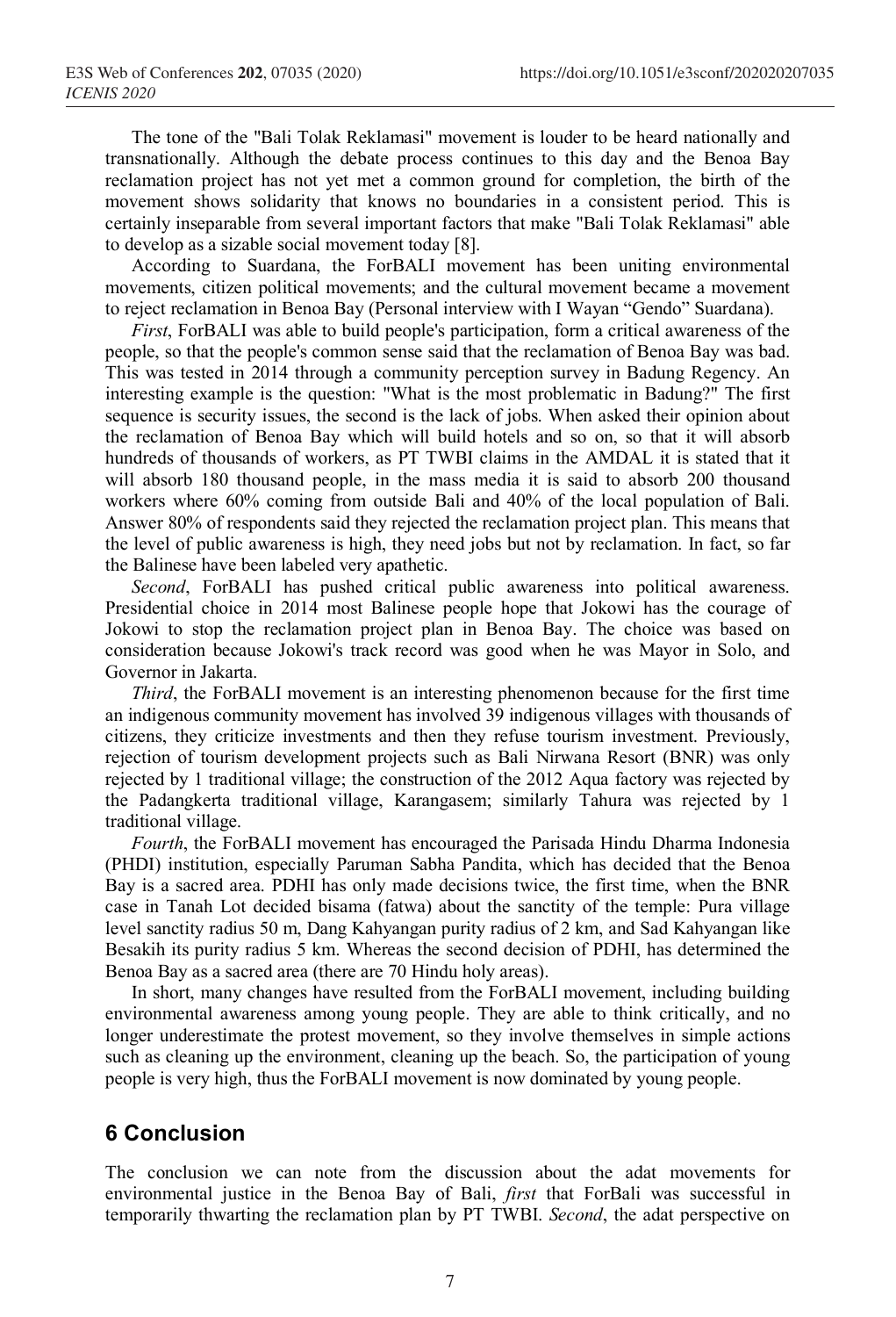Tri Hita Karana became the philosophical foundation of the ForBALI movement. *Third*, ForBALI has succeeded in integrating environmental movements, political movements, and cultural movements into the spirit of resistance of indigenous peoples in the face of the hegemony of the power of neoliberal capitalism.

The movement of indigenous peoples to defend the Benoa Bay conservation area can be said to be an incarnation of critical public reasoning. This movement shows how important public participation is in protecting Indonesia's nature which is often under threat (Putri, 2016). There are three main arguments why reclamation was rejected by the Balinese people. The *first* concerns the biodiversity of the Mangrove forest area, Benoa Bay is the support of various species of life, seagrass beds and coral reefs. *Second*, in terms of Culture and Religion, Benoa Bay is a sacred area that holds a history of the formation of Shiva's Hindu religion and customs in Bali. *Third* from an economic perspective, Benoa Bay is an important location that supports the health of the South Bali coastline, most of which work as fishermen and marine tourism.

The latest development of the Benoa Bay reclamation project controversy ended after the Government through the Ministry of Maritime Affairs and Fisheries did not provide an extension of the location permit that has expired since August 26, 2018. An analysis of the environmental impact (AMDAL) of the Benoa Bay reclamation project was considered to be inappropriate because of the socio-cultural aspect, namely the rejection of community (Gumilang, 2018). The aspirations of the community as championed by the ForBALI movement have been accommodated by the State, thus the Balinese people won the struggle carried out for five years dealing with the private sector PT TWBI as an investor.

The news of the cancellation of the Benoa Bay reclamation project temporarily made the Balinese people especially relieved, because of the success of their efforts to avoid the Benoa Bay ecosystem from the threat of environmental damage in the name of development. In the framework of structuration, the State as a structure as well as an arena of contestation of the agency of interest groups dialectically carries out environmentally sound development, in connection with that a road map of natural resource management systems and a just and sustainable environment is needed.

The latest developments show, on the one hand, PT TWBI, after two or two years the location permit expired on August 26, 2018. The investor again pocketed the reclamation location permit No. B-795 / Men-KP / XI / 2018 from the Minister of Maritime Affairs and Fisheries issued November 29, 2018, so it is proceeding to prepare for the Benoa Bay reclamation project. While on the other hand, ForBALI after declaring its victory phase I due to the expiration of the 2018 location permit and investors have not yet fulfilled the socio-cultural aspects of the feasibility study.

At present, the ForBALI movement which is the mandate of Pasubayan Pakraman is preparing energy to enter a new phase of efforts to thwart the reclamation of the Benoa Bay. ForBALI's agenda going forward, is first: to push the results of the AMDAL study to be socio-culturally inappropriate. Second, submit a review of Perpres No. 51/2014 which is the "culprit" of the Benoa Bay reclamation discourse. Third, encourage the cancellation of Perpres No. 51/2014 to end the Benoa Bay reclamation polemic. While this reclamation issue stopped when the Minister of Maritime Affairs and Fisheries through the Minister of Maritime Affairs and Fisheries Regulation Number. 46 / Kepmen-KP / 2019 has determined that Benoa Bay is a maritime conservation area.

However, for the indigenous Balinese, this struggle is not over. Going forward we will still see the systematic and structured attempt to seize the Benoa Bay coastline. Therefore, the indigenous people's movement with ForBALI for environmental justice in Benoa Bay is entering a new phase.